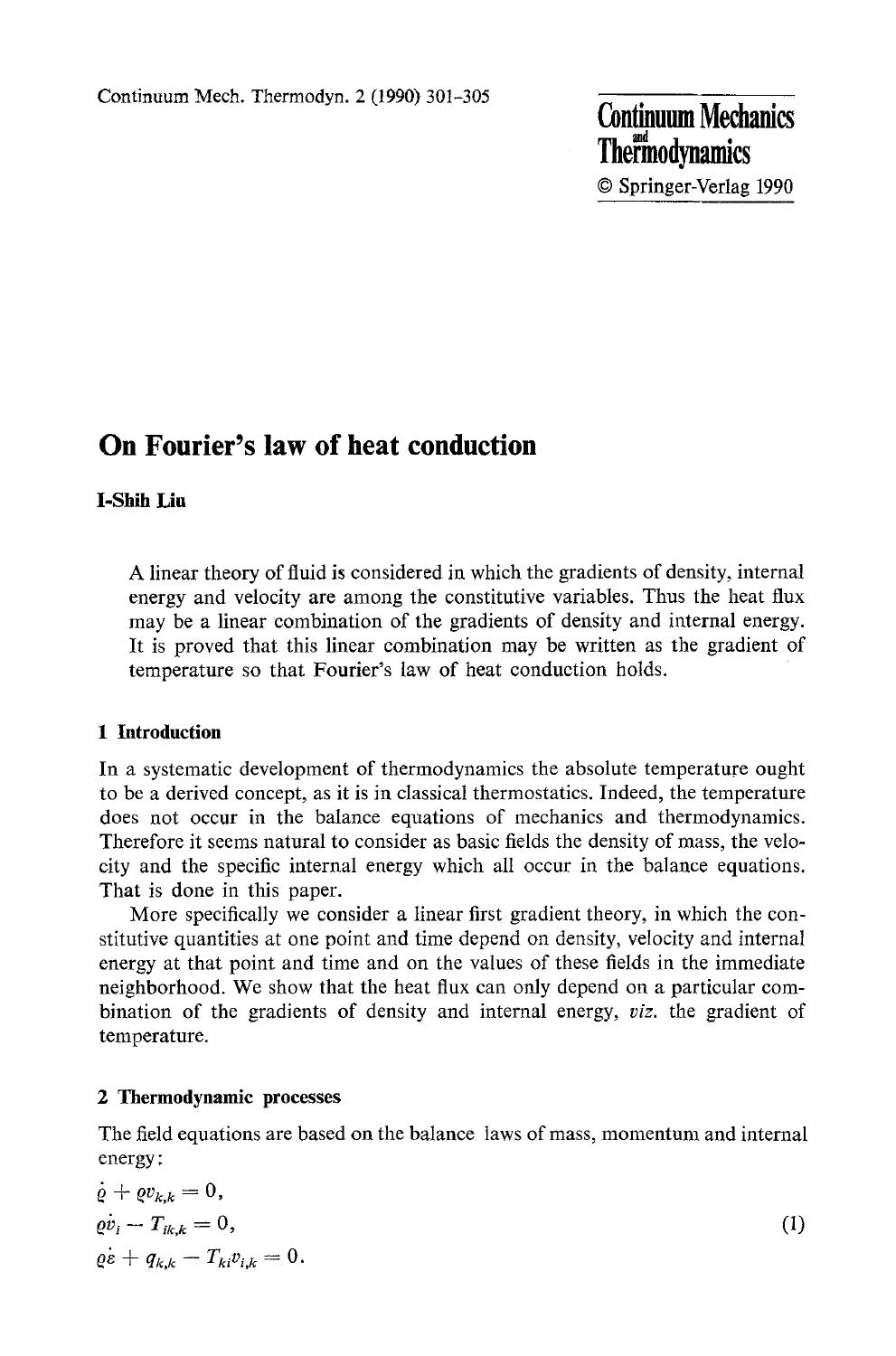For fluids, we shall consider the density  $\rho$ , the velocity  $v_i$  and the specific internal energy  $\varepsilon$  as the thermodynamic field. The symmetric stress tensor  $T_{ik}$  and the heat flux  $q_k$  are to be given by constitutive equations of the form

$$
\mathscr{C} = \mathscr{C}(Q, v_m, \varepsilon, Q_m, v_{m,n}, \varepsilon_n). \tag{2}
$$

Any field  $(0, v_i, \varepsilon)$  that satisfies the balance laws (1) together with constitutive equations of the form (2) is called a *thermodynamic process* in a *viscous heatconducting fluid.* 

Constitutive equations, which characterize the material behavior, cannot be entirely arbitrary. They are restricted by universal physical principles and, in particular the principle of material objectivity and the entropy principle.

#### **3 Material objectivity and entropy principle**

The principle of material objectivity requires that the constitutive function of an objective constitutive quantity must be independent of the observer. This requirement implies that: (i) the constitutive function is independent of the velocty  $v_i$ , and depends on the velocity gradient only through its symmetric part  $d_{ik}$ ; (ii) the constitutive function is an isotropic function. Therefore, we may write

$$
T_{ik} = T_{ik}(Q, \varepsilon, Q_m, \varepsilon_m, d_{mn}),
$$
  
\n
$$
q_i = \hat{q}_i(Q, \varepsilon, Q_m, \varepsilon_m, d_{mn}),
$$
\n(3)

where  $\hat{T}_{ik}$  and  $\hat{q}_i$  are isotropic tensor-valued and vector-valued functions respectively.

The entropy principle will impose further restrictions on the constitutive functions. It states that for every thermodynamic process the entropy inequality must hold

$$
\varrho \dot{\eta} + \varPhi_{k,k} \ge 0,\tag{4}
$$

where the specific entropy density  $\eta$  and the entropy flux  $\Phi_i$  are also given by constitutive equations of the form (3), *viz.* 

$$
\eta = \hat{\eta}(\varrho, \varepsilon, \varrho_{,m}, \varepsilon_{,m}, d_{mn}),
$$
  
\n
$$
\Phi_i = \hat{\Phi}_i(\varrho, \varepsilon, \varrho_{,m}, \varepsilon_{,m}, d_{mn}).
$$
\n(5)

This constraint on the thermodynamic process can be taken into account by use of Lagrange multipliers proposed by Liu [1]: The inequality

$$
\varrho \dot{\eta} + \Phi_{k,k} - A^{\varrho}(\dot{\varrho} + \varrho \, d_{kk}) - A^{\nu_i}(\varrho \dot{\nu}_i - T_{ik,k}) - A^{\varrho}(\varrho \dot{\varepsilon} + q_{k,k} - T_{ki} \, d_{ik}) \geq 0 \quad (6)
$$

must hold for all fields  $\{ \varrho(x_m, t), v_i(x_m, t), \varepsilon(x_m, t) \}$ . The  $A^x$  are called *Lagrange multipliers* which are functions of  $(\varrho, \varepsilon, \varrho_m, \varepsilon_m, d_{mn})$  in general.

After introducing  $(3)$  and  $(5)$  into  $(6)$ , we obtain an inequality which is linear in  $\dot{\varrho}, \dot{v}_i, \dot{\varepsilon}, \dot{\varrho}_{im}, \dot{\varepsilon}_{im}, \dot{d}_{mn}$ , and  $\varrho_{imk}, \varepsilon_{imk}, d_{mn,k}$ . Since it must hold for all values of these quantities, the coefficients of these derivatives must vanish, which leads to the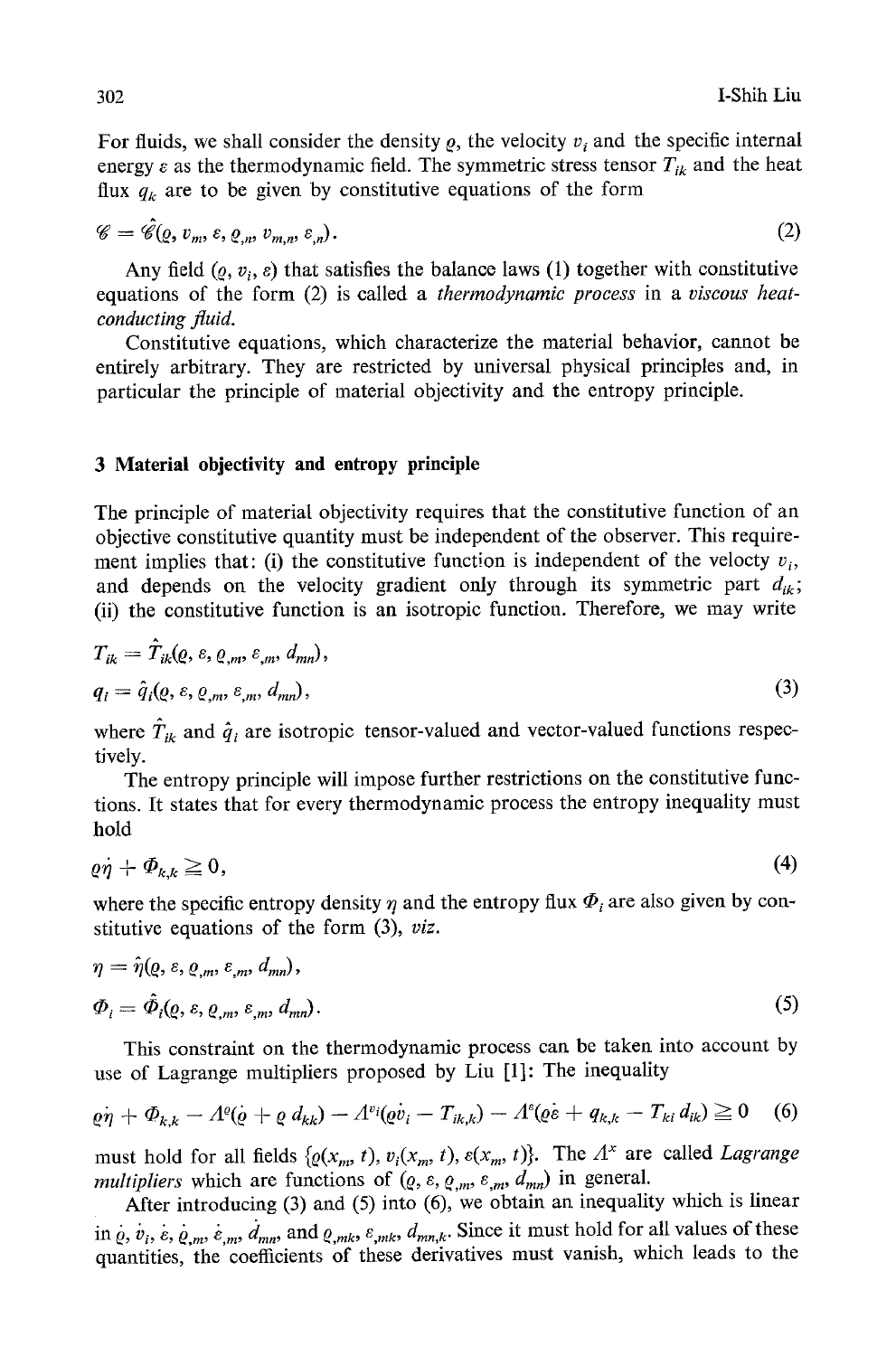equations

$$
\eta = \hat{\eta}(\varrho, \varepsilon),
$$
  
\n
$$
\varLambda^{\varepsilon} = \frac{\partial \hat{\eta}}{\partial \varepsilon}, \quad \varLambda^{\varrho} = \varrho \frac{\partial \hat{\eta}}{\partial \varrho}, \quad \varLambda^{\nu} = 0,
$$
  
\nand (7)

$$
\frac{\partial \hat{\Phi}_{(i)}}{\partial \varrho_{(m)}} = A^{\varepsilon} \frac{\partial \hat{q}_{(i)}}{\partial \varrho_{(m)}}, \ast
$$
\n
$$
\frac{\partial \hat{\Phi}_{(i)}}{\partial \varepsilon_{(m)}} = A^{\varepsilon} \frac{\partial \hat{q}_{(i)}}{\partial \varepsilon_{(m)}}, \ast
$$
\n
$$
\frac{\partial \hat{\Phi}_{i}}{\partial d_{mn}} = A^{\varepsilon} \frac{\partial \hat{q}_{i}}{\partial d_{mn}}.
$$
\n(8)

There remains the residual inequality

$$
\left(\frac{\partial \hat{\Phi}_k}{\partial \varrho} - A^{\varepsilon} \frac{\partial \hat{q}_k}{\partial \varrho}\right) \varrho_{,k} + \left(\frac{\partial \hat{\Phi}_k}{\partial \varepsilon} - A^{\varepsilon} \frac{\partial \hat{q}_k}{\partial \varepsilon}\right) \varepsilon_{,k} - \varrho A^{\varrho} d_{kk} + A^{\varepsilon} T_{ik} d_{ki} \geq 0. \tag{9}
$$

Thus we conclude that the Lagrange multipliers  $A^{\nu_i} = 0$ , and  $A^{\varepsilon}$ ,  $A^{\rho}$  are functions of  $(\varrho, \varepsilon)$  only, and they satisfy the relation

$$
d\eta = \Lambda^e \, de + \frac{\Lambda^e}{\varrho} \, d\varrho. \tag{10}
$$

#### **4 Temperature and Fourier's law**

To simply further evaluation of (8) through (10), we shall introduce linear isotropic representations for constitutive equations, *viz.* 

$$
T_{ik} = -p \, \delta_{ik} + v \, d_{nn} \, \delta_{ik} + 2\mu \, d_{ik},
$$
  
\n
$$
q_k = k_1 \varrho_{,k} + k_2 \varepsilon_{,k},
$$
  
\n
$$
\Phi_k = \phi_1 \varrho_{,k} + \phi_2 \varepsilon_{,k},
$$
\n(11)

where the pressure p, the viscosities v and  $\mu$  as well as  $k_1$  through  $\phi_2$  are all functions of  $(\varrho, \varepsilon)$ .

By use of (11), the first two relations of (8) imply immediately

$$
\Phi_k = \Lambda^s q_k,\tag{12}
$$

\* Round parentheses indicate symmetrization of indices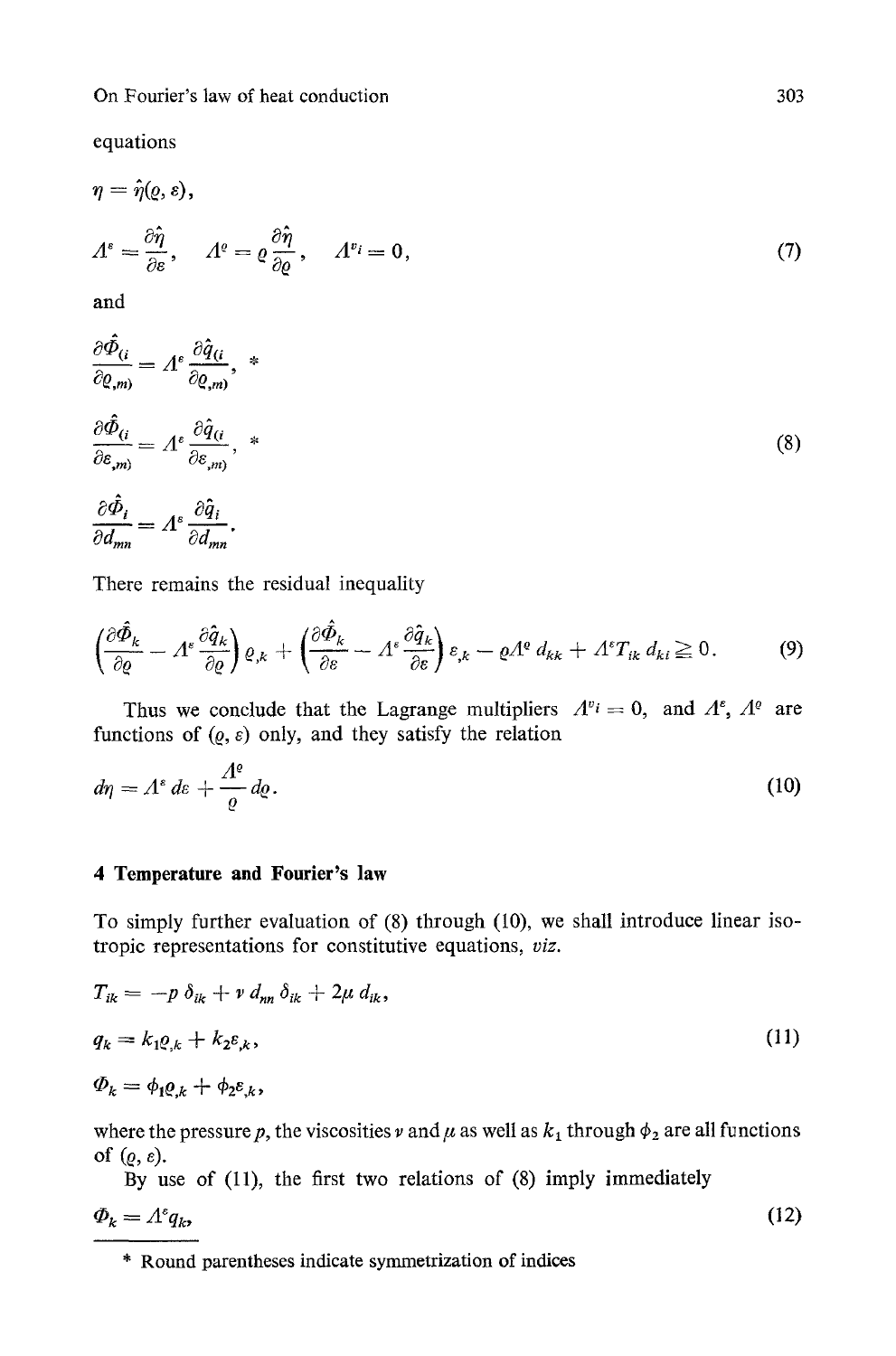and consequently the inequality (9) becomes

$$
\nu A^{\varepsilon} d_{kk}^2 + 2\mu A^{\varepsilon} d_{ik} d_{ik} + (k_1 \varrho_{,k} + k_2 \varepsilon_{,k}) \left( \frac{\partial A^{\varepsilon}}{\partial \varrho} \varrho_{,k} + \frac{\partial A^{\varepsilon}}{\partial \varepsilon} \varepsilon_{,k} \right) - (\varrho A^{\varrho} + p A^{\varepsilon}) d_{kk} \geq 0.
$$
\n(13)

Since this inequality has a linear term in  $d_{kk}$ , its coefficient must vanish and we conclude

$$
A^{\varrho} = -A^{\varepsilon} \frac{p}{\varrho}.
$$
 (14)

Insertion of (14) into (10) gives

$$
d\eta = \Lambda^{\epsilon} \left( d\varepsilon - \frac{p}{\varrho^2} d\varrho \right) \tag{15}
$$

whence  $-$  by comparison with the Gibbs equation  $-$  we conclude

$$
A^{\epsilon} = \frac{1}{T} \tag{16}
$$

where  $T$  is the absolute temperature.

The remaining inequality becomes a positive semi-definite quadratic form, which implies that the bulk and the shear viscosities are positive,

$$
\nu + \frac{2}{3}\mu \geq 0, \quad \mu \geq 0,
$$
\n
$$
(17)
$$

and that the matrix

$$
-\frac{1}{T^{2}}\left[\begin{array}{cc}k_{1}\frac{\partial T}{\partial\varrho}&\frac{1}{2}\left(k_{1}\frac{\partial T}{\partial\epsilon}+k_{2}\frac{\partial T}{\partial\varrho}\right)\\\frac{1}{2}\left(k_{1}\frac{\partial T}{\partial\epsilon}+k_{2}\frac{\partial T}{\partial\varrho}\right)&k_{2}\frac{\partial T}{\partial\epsilon}\end{array}\right]
$$

is positive-semi definite, or equivalently

$$
k_1 \frac{\partial T}{\partial \varrho} \leq 0, \quad k_2 \frac{\partial T}{\partial \varepsilon} \leq 0, \quad -\frac{1}{4} \left( k_1 \frac{\partial T}{\partial \varepsilon} - k_2 \frac{\partial T}{\partial \varrho} \right)^2 \geq 0. \tag{18}
$$

The last relation of (18) implies that

$$
k_1 \frac{\partial T}{\partial \varepsilon} = k_2 \frac{\partial T}{\partial \varrho},\tag{19}
$$

or, if we regard  $\varepsilon$  as a function of  $(Q, T)$ , it becomes

$$
k_1 = -k_2 \frac{\partial \varepsilon}{\partial \varrho}.
$$
\n<sup>(20)</sup>